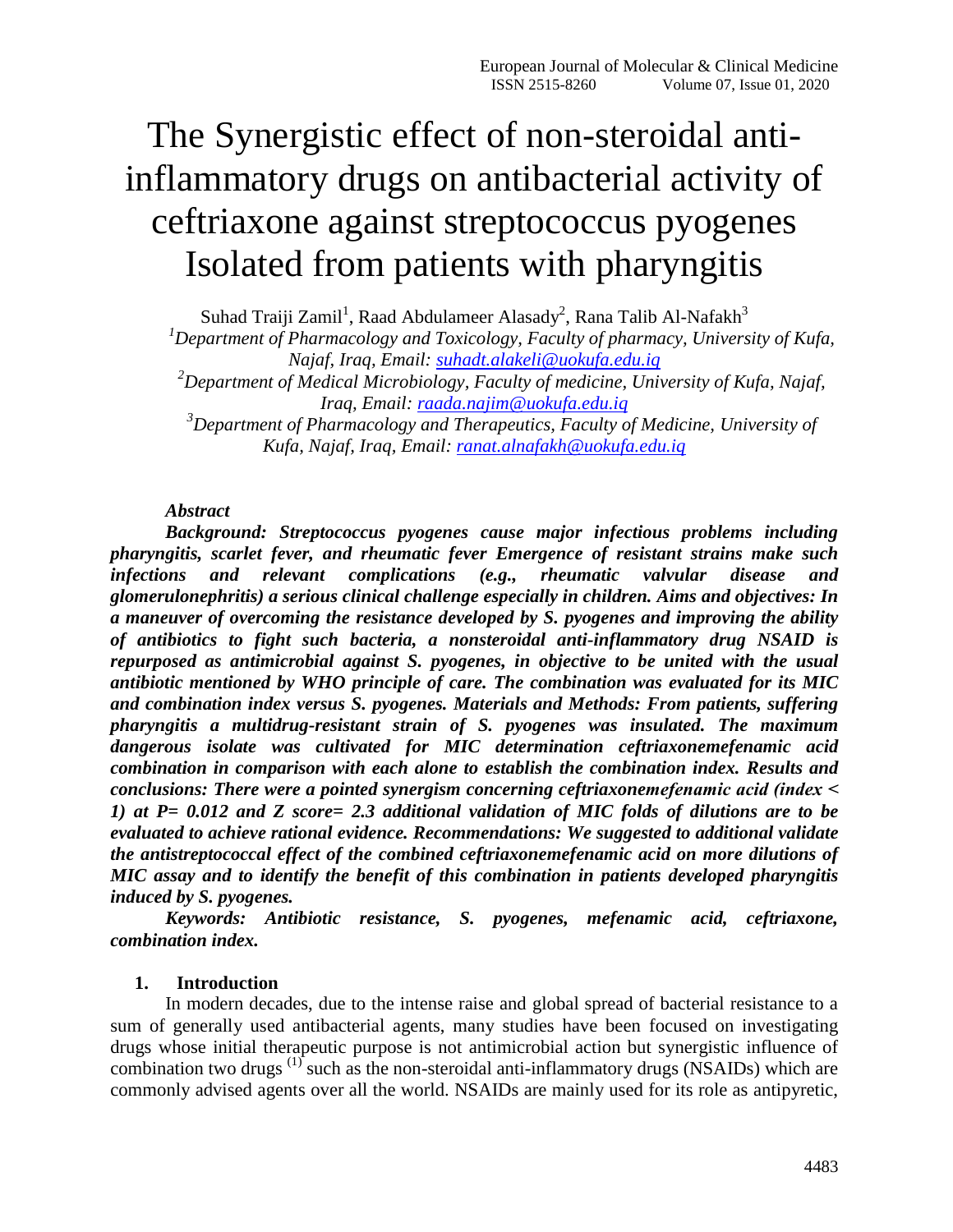analgesic, or anti-inflammatory medications. Clinically, they are excellent pain killers in many conditions. This class encounters inflammation via inhibition of prostaglandin synthesis thereby blocking the cyclooxygenases (COX) enzyme<sup>(2)</sup>. Ceftriaxone belong a very important class of antibiotics, cephalosporin which is the  $\beta$ -lactam family of antibiotics <sup>(3)</sup>. Ceftriaxone interacts with transpeptidase selectively and irreversibly leading to inhibition of bacterial cell wall synthesis by catalyzing the cross-linking of the peptidoglycan polymers forming the bacterial cell wall <sup>(4)</sup>. Many bacteria are sensitive to ceftriaxone including Serratia marcescens, Citrobacter, and beta-lactamase-producing strains of Homophiles and Neisseria. It is also antibiotic of choice for treatment of bacterial meningitis caused by pneumococcal, meningococcal, Homophiles influenza, and susceptible enteric Gram-negative rods, but not Listeria monocytogenes<sup>(5)</sup>. It is about 15 million of cases with acute pharyngitis per year in the United States  $^{(6,7)}$ . Infection with Streptococcus pyogenes (group A beta-hemolytic streptococci) is the greatest universal bacterial cause of acute pharyngitis leading to 5-15% of sore throat cases among adults  $(8)$  and 20-30% of cases among children  $(9)$ . Several studies considered the antibacterial and antifungal effect of the non- steroidal anti-inflammatory drugs. NSAIDs possessed a moderate potent effect against Gram-negative bacteria like Salmonella, E. coli, Klebsiella, Helicobacter pylori and Enterobacteria, in addition to Gram positive bacteria such as Staphylococcus, Mycobacterium, Bacillus, and Listeria monocytogenes<sup>(10)</sup>. Currently, a small number of antibiotics can treat methicillin-resistant Staphylococcus aureus. One alternative approach includes adjuvants to antibiotic therapy that are NSAIDs described to show antibacterial activity  $(11)$ .

# **2. Materials and Methods Study objectives**

In this study we aimed to follow three steps including isolation resistant S. pyogenes from individuals with pharyngitis, finding the MIC value of mefenamic acid and ceftriaxone against S. pyogenes and calculating the combination and interaction index between the ceftriaxone and mefenamic acid to establish the combination index. The study proposed an *in vitro* study for determining the MIC of numerous individual and mixed antimicrobials.

#### **Sample collection**

Patients studied were randomly chosen from cases admitted for swab culture from pharynx and antibiotic sensitivity referred to private laboratory in Kufa city who exhibited positive S. pyogenes culture. Excluded cases were those with immunocompromising. Streptococcus pyogenes was isolated from a pharyngeal swab of 10 patients (7-69 years). All these patients were suffering from S. pyogenes pharyngitis confirmed by culture. The high resistant strain of S. pyogenes was considered according to MDR criteria on agar diffusion test. The isolate was chosen to be of higher virulence of MIC assessment. Virulence factor was identified according to clinical severity, serotyping and antimicrobial resistance. Patients receiving antibiotics within 3 days prior to swab cultures, extreme ages, culture negative cases, susceptible S. pyogenes strain or least resistance for single antibiotics, pharyngitis due to other bacterial infections like staph aureus pharyngitis. The ethical form was fulfilled. The patients were indirect cases from medical care referral for pharyngeal swab culture. No one was demanded for swab culture that is not needed as a part of required care.

#### **The Antimicrobial MIC Assay**:

A stock solution of the following ingredients was prepared as following: mefenamic acid 100*g*/ml, ceftriaxone alone of 100g/ml and100g/ml of both agents were prepared. Two-fold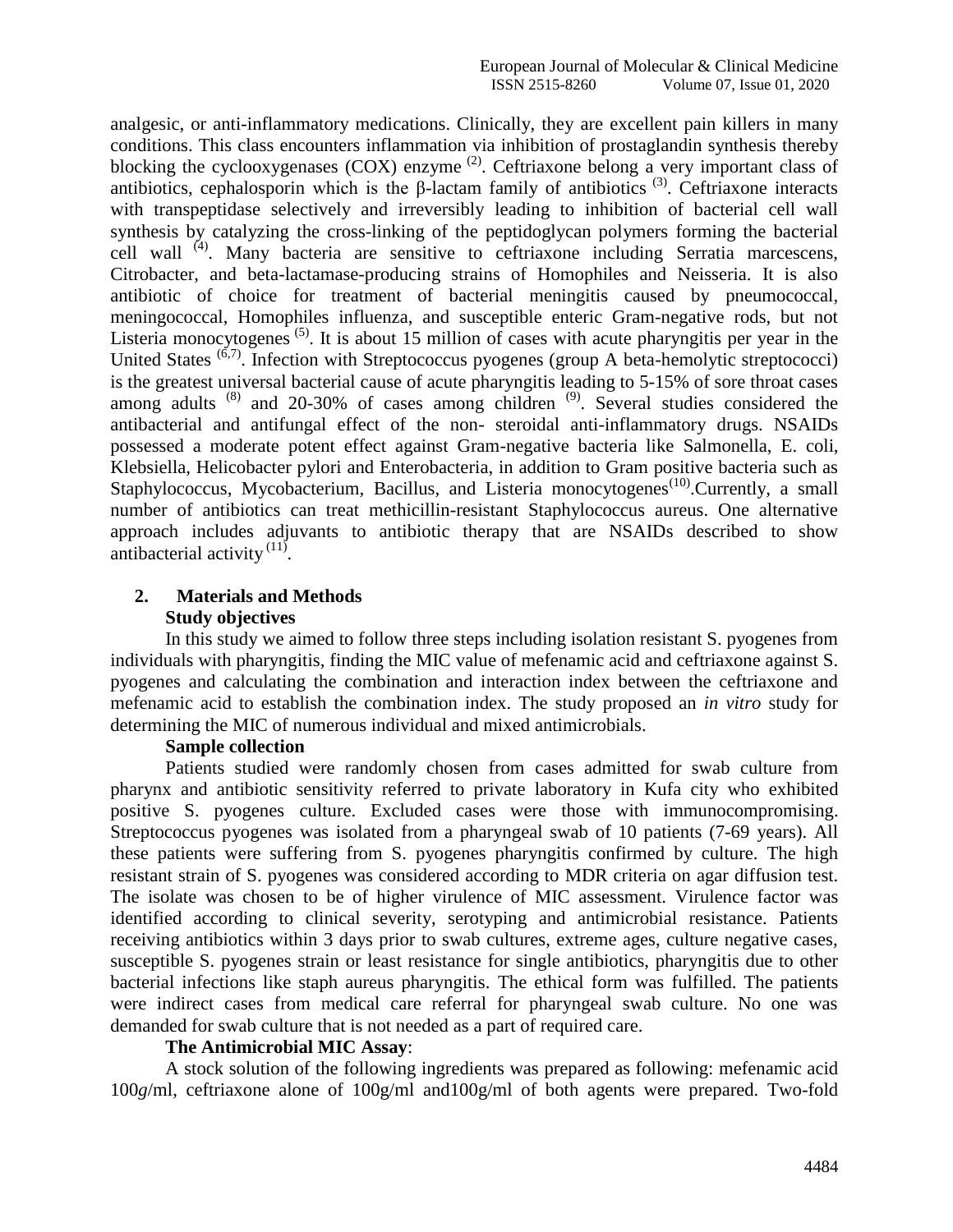dilutions were used. Streptococcus pyogenes was spread homogeneously on all wells to be equipped for 2xserial dilutions of test drugs



Figure (1): The main steps of NSAID, repurposing study against S. pyogenes in combination with common recommendation antibiotics

Table (1): The common materials used in MIC determinations, their vendor, Source Company and dosage form

| Materials         | Source contain | Source company | Dosage  | Form           |
|-------------------|----------------|----------------|---------|----------------|
| Mefenamic acid    | alcami         | <b>USA</b>     | g       | Powder form    |
| ceftriaxone       | Cipla          | India          | g       | Powder form    |
| Nutrient<br>Broth | Hanover        | Germany        | 50g     | Powder form    |
| medium            |                |                |         |                |
| <b>NaCl</b>       | Pioneer        | Jordan         | 1 pint  | Infusion fluid |
| <b>DDW</b>        | local          | Iraq           | 1 liter | Liquid         |

# DDW = deionized distilled water

#### **Formulation of the stock test solution**

Standard drug weight equivalence to 100 µg was used in a concentration of 100 µg /ml and serial concentrations of 50, 25, 5, 12.5, 6.25 µg /ml were used to conduct MIC assay. Count of the S. pyogenes CFU was scored as following.

Table (2): Growth scoring

| <b>Score</b> | <b>Growth</b>            |
|--------------|--------------------------|
| $\bf{0}$     | no growth                |
|              | mild growth (10^6 CFU)   |
|              | moderate (10^7 CFU)      |
|              | heavy growth (>10^9 CFU) |

This score was estimated as the result corresponding to each dilution

#### **3. Results**

Table (3): *In vitro* sensitivity assay using disc diffusion technique for S. pyogenes against numerous antimicrobials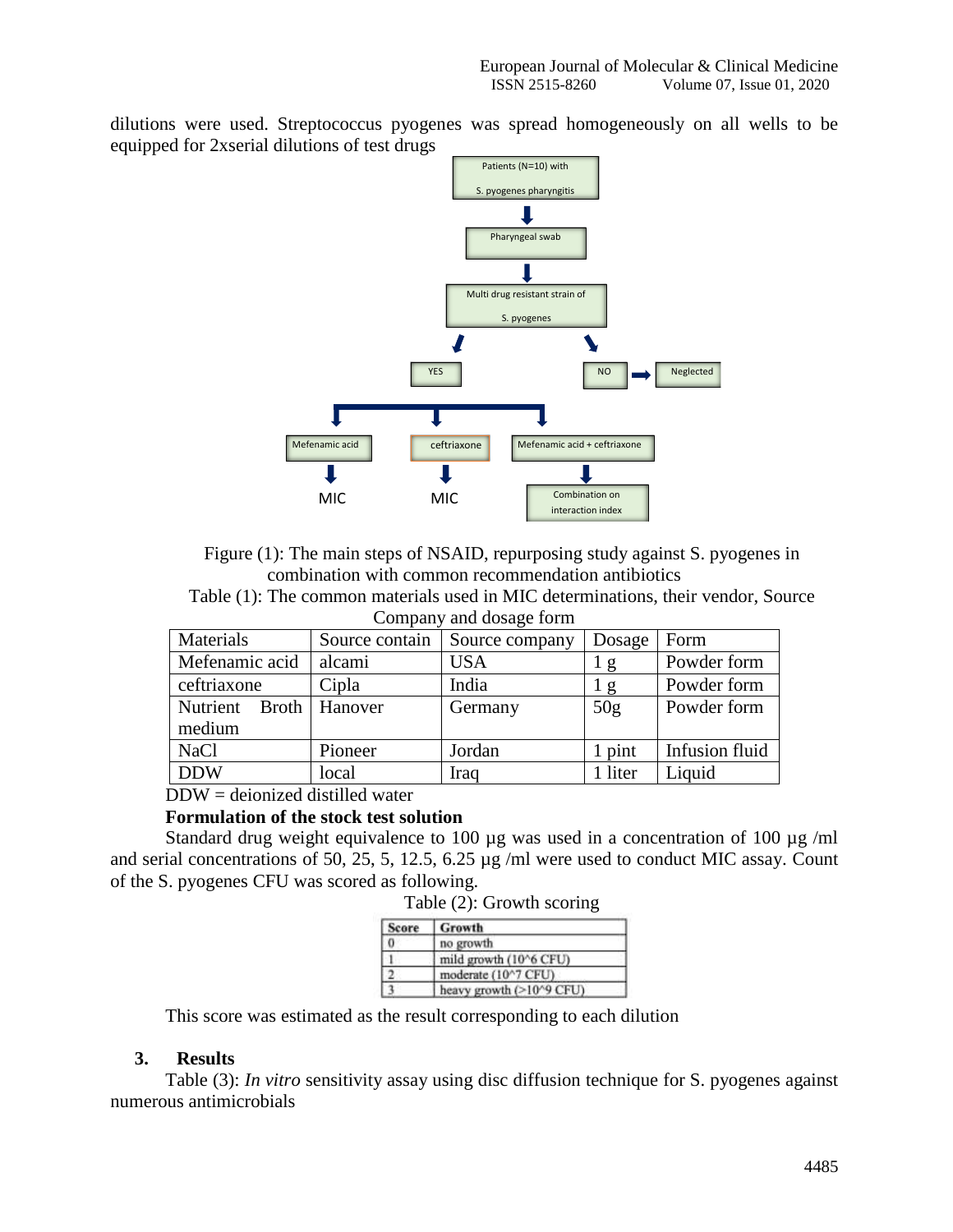|                | European Journal of Molecular & Clinical Medicine |
|----------------|---------------------------------------------------|
| ISSN 2515-8260 | Volume 07. Issue 01, 2020                         |

| Type of Antibiotic | Result |
|--------------------|--------|
| Cefepime           | M      |
| Ceftriaxone        | H.S    |
| Tobromycin         | M      |
| Doxicycline        | H.S    |
| Ciprofloxacin      | R      |
| Meropenem          | H.S    |
| Nitrofurantion     | H.S    |
| Amoxicillin        | H.S    |
| Levofloxacin       | H.S    |
| Azithromycin       | H.S    |
| Vancomycin         | H.S    |
| Trimethoprim       | H.S    |
| Amikacin           | H.S    |

Note: R, resistant; M, moderate sensitive; H.S, highly sensitive.

A validation disc diffusion assay for S. pyogenes susceptibility was ensured in order to summarize the strain of the isolate, in this study, we purposely designated the most multidrug resistant strain to be subjected for MIC assay.

Table (4): The MIC50 values of mefenamic acid -ceftriaxone, anti S. pyogenes culture

|               | bacterial culture growth score |             |                       |                   |
|---------------|--------------------------------|-------------|-----------------------|-------------------|
| Conc. $\mu$ g | Mefenamic                      | Ceftriaxone | Mefenamic Ceftriaxone | Mann-Whitney<br>P |
| ml            | acid                           |             |                       | test              |
| 100           |                                |             |                       |                   |
| 50            |                                |             |                       |                   |
| 25            |                                |             |                       | 0.012             |
| 12.5          |                                |             |                       |                   |
| 6.25          |                                |             |                       |                   |
|               |                                |             |                       |                   |

The size of sample was less than 10, thus, the estimation required additional serial dilutions. Moreover, mefenamic acid and ceftriaxone showed a significant synergistic effect even though mefenamic acid showed resistance in MIC assay. The MIC of growth score of each individual drug was compared to the combined drugs to establish type of interaction. It was significantly different (P value0.012 and Z-score 2.50). The score of culture growth was labeled as  $0 =$  no growth,  $1 =$  mild growth (10^6 CFU), 2 = moderate (10^7 CFU), 3 = heavy growth  $(>10^{9}$  CFU).

#### **The anti-streptococcus interaction index**

Table (5): The interaction index of the united ceftriaxonemefenamic acid anti S. pyogenes

| Combination                | Interaction index (combination index) |
|----------------------------|---------------------------------------|
| Mefenamic acid-ceftriaxone |                                       |

The score of the final dilution was chosen to generate the combination index. The result for mefenamic acid-ceftriaxone was below1, which show a synergetic effect given that MIC of mefenamic acid is more than that of mefenamic acid-ceftriaxone combinations.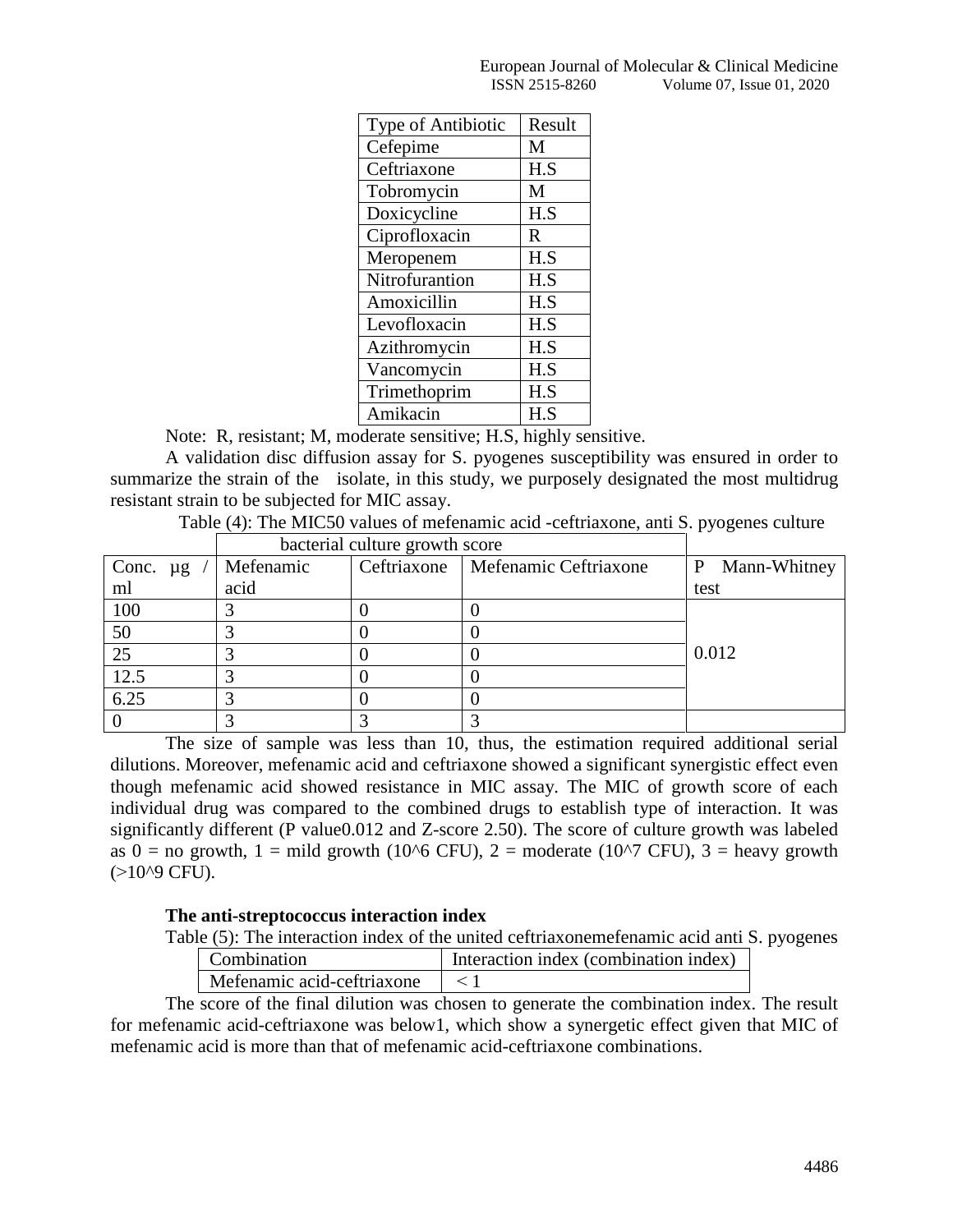## **4. Discussion**

It has been increasingly difficult to ignore the number of serious resistant bacteria to antibiotics over the past numerous decades. S. pyogenes found innumerous isolates collected from throat swab samples were resistant to usual betalactam antibiotics. Additionally, several other antimicrobials, like amino glycosides and sulfonamides, have failed to eradicate several isolates of S. pyogenes  $(12,13)$ . S. pyogenes exhibited resistance to ciprofloxacin, where as this strain of S. pyogenes explained high sensitivity to amoxicillin in disc diffusion experiment. However, ceftriaxone failed to kill this strain even at a concentration of 100  $\mu$ g /ml in MIC assay. On the other hand, life-threatening complications like valvular disease may be developed upon infection with S. pyogenes in children  $(13,14)$ . Increased resistance in slow-growing cells is occurred. In some cases, for example in the PhoPQ system, the ultimate causation is change in lipid A that reduces negative charge and which results in electrostatic repulsion of cationic peptides to the cell wall<sup> $(15)$ </sup>. Antipyretics are commonly given in bacterial infection, which are commonly associated with fever, treated with antibiotics. Thus, it is essential to understand the combination between these two classes of drugs. Antipyretics primarily act by inhibiting prostaglandin synthesis (16,18). Combining mefenamic acid with the extended spectrum antibiotic, ceftriaxone is a credible rationale for this medical care in a challenge to overcome resistance, so even though synergism was substantial between mefenamic acid and ceftriaxone, mefenamic acid alone showed similar inhibitory effect. Thus, further bacterial count may reveal the difference in MIC between mefenamic acid and the combined medications. Additionally, more serial dilutions are required in future studies to identify the precise MIC of the tested agent from NSAIDs. Animal studies are suggested to support the potential antimicrobial effect of antipyretics.

## **5. Conclusions**

Generally, mefenamic acid presented antibacterial activity against strains of streptococcus pyogenes. Although NSAIDs individually are less potent than common antibiotics, they show synergism when given with ceftriaxone and could potentially be used as adjuvants in preventing pharyngitis. We proposed to perform further studies to confirm the antistreptococcal effect of using both ceftriaxone and mefenamic acid with more dilutions of MIC assay and to investigate data of this combination in those patients with S. pyogenes pharyngitis.

#### **6. References**

- (1) International Journal of Current Microbiology and Applied Sciences ISSN: 2319-7706 Volume 7 Number 12 (2018) Journal homepage
- (2) W. L. Smith, D. L. DeWitt, and R. M. Garavito, "Cyclooxygenases: structural, cellular, and molecular biology," Annual Review of Biochemistry, vol. 69, no. 1, pp. 145–182, 2000, View at Publisher • View at Google Scholar • View at Scopus [http://www.ijcmas.com](http://www.ijcmas.com/)
- (3) Katzung, Bertram; Masters, Susan; Trevor, Anthony (2012). Basic and Clinical Pharmacology. McGraw-Hill. pp. 797–801. ISBN 978-0-07-176402-5.
- (4) Lemke, Thomas L.; Williams, David A., eds. (2013). Foye's Principles of Medicinal Chemistry (Seventh ed.). Philadelphia, PA: Lippincott Williams & Wilkins. pp. 1093– 1094, 1099–1100. ISBN 9781609133450
- (5) Katzung, Bertram (2009). Basic and Clinical Pharmacology, Eleventh Edition. New York: McGraw-Hill. pp. 783–784. ISBN 978-0-07-160405-5.